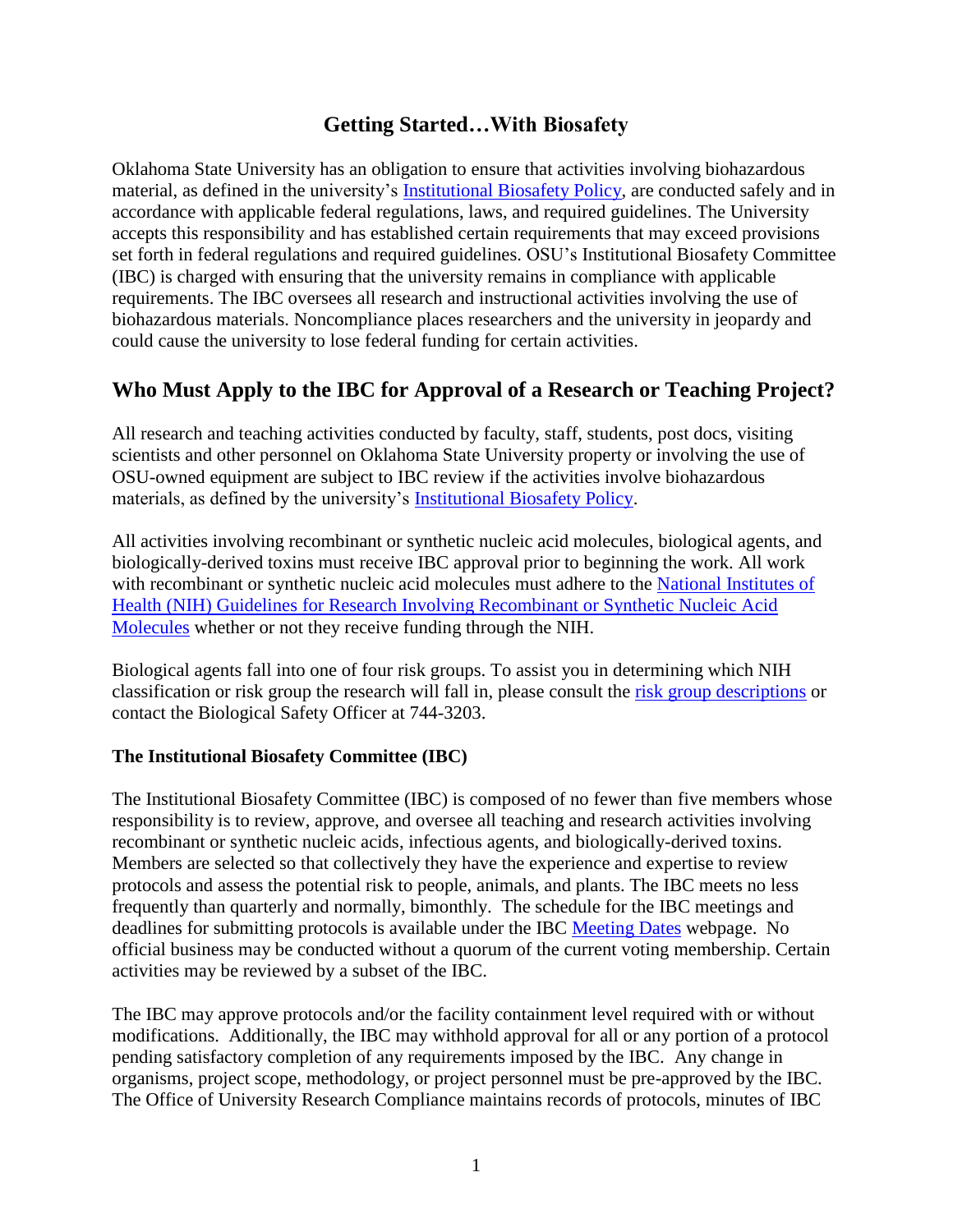meetings, laboratory inspection reports, and other documentation relevant to IBC business. No member of an IBC may be involved (except to provide information requested by the IBC) in the review or approval of a project in which he/she expects to be engaged or has a financial interest.

## **Coordination with Other University Research Compliance Committees**

Depending on the specific activity, the investigator or instructor may be required to seek prior or concurrent approval(s) from other compliance committees, including the Institutional Review Board (IRB), Institutional Animal Care and Use Committee (IACUC), Radiation Safety Committee, and/or the Laser Safety Committee.

# **Categories of Biomaterials Needing IBC Review and Approval**

## **1. Recombinant or Synthetic Nucleic Acid Molecules**

Recombinant or synthetic nucleic acid experiments involving animal, plant or microbial pathogens, whole plants or animals, or humans require IBC approval before initiation of the activities. If your research or teaching activity includes recombinant or synthetic nucleic acid and/or artificial gene transfers (to include gene therapy clinical trials and the creation of transgenic animals), you should consult the *[NIH Guidelines for Research Involving Recombinant](http://osp.od.nih.gov/office-biotechnology-activities/biosafety/nih-guidelines)  [or Synthetic Nucleic Acid Molecules](http://osp.od.nih.gov/office-biotechnology-activities/biosafety/nih-guidelines)* for specific information on the requirements for registering your particular activity.

Recombinant or synthetic nucleic acid use in 'exempt experiments,' as defined by NIH Guidelines, is required to be reviewed and approved by a subset of the Institutional Biosafety Committee before the research is started. Agents (e.g., faculty, researchers, staff, students, and employees) of OSU may ONLY self-exempt for activities involving synthetic nucleic acids that cannot replicate or generate nucleic acids that can subsequently replicate in any living cell (e.g., oligonucleotides). Subcommittee reviews can normally be conducted within two weeks following submission of the protocol to the Office of University Research Compliance. Protocols involving non-exempt recombinant or synthetic nucleic acids will be reviewed at a convened meeting of the IBC. Experiments may only be initiated after IBC approval and receipt of approval notification from the Office of University Research Compliance.

The [Recombinant/Synthetic Nucleic Acid Registration Form](http://compliance.okstate.edu/ibc/forms) may be found in the [Forms and](http://compliance.okstate.edu/ibc/forms)  [Permits](http://compliance.okstate.edu/ibc/forms) section of the [Office of University Research Compliance \(URC\) website.](http://compliance.okstate.edu/) Complete the form and submit a paper copy to the Office of University Research Compliance. This office will coordinate IBC review.

## **2. Biohazardous Agents: Humans, Animals, Plants**

Activities involving Risk Group 2, Risk Group 3, and Risk Group 4 biohazardous agents must be reviewed and approved by the IBC prior to the initiation the project. [Risk group classification](https://compliance.okstate.edu/sites/default/files/ibc_docs/NIH%20Guidelines%20Summary.pdf) information is available via the URC website.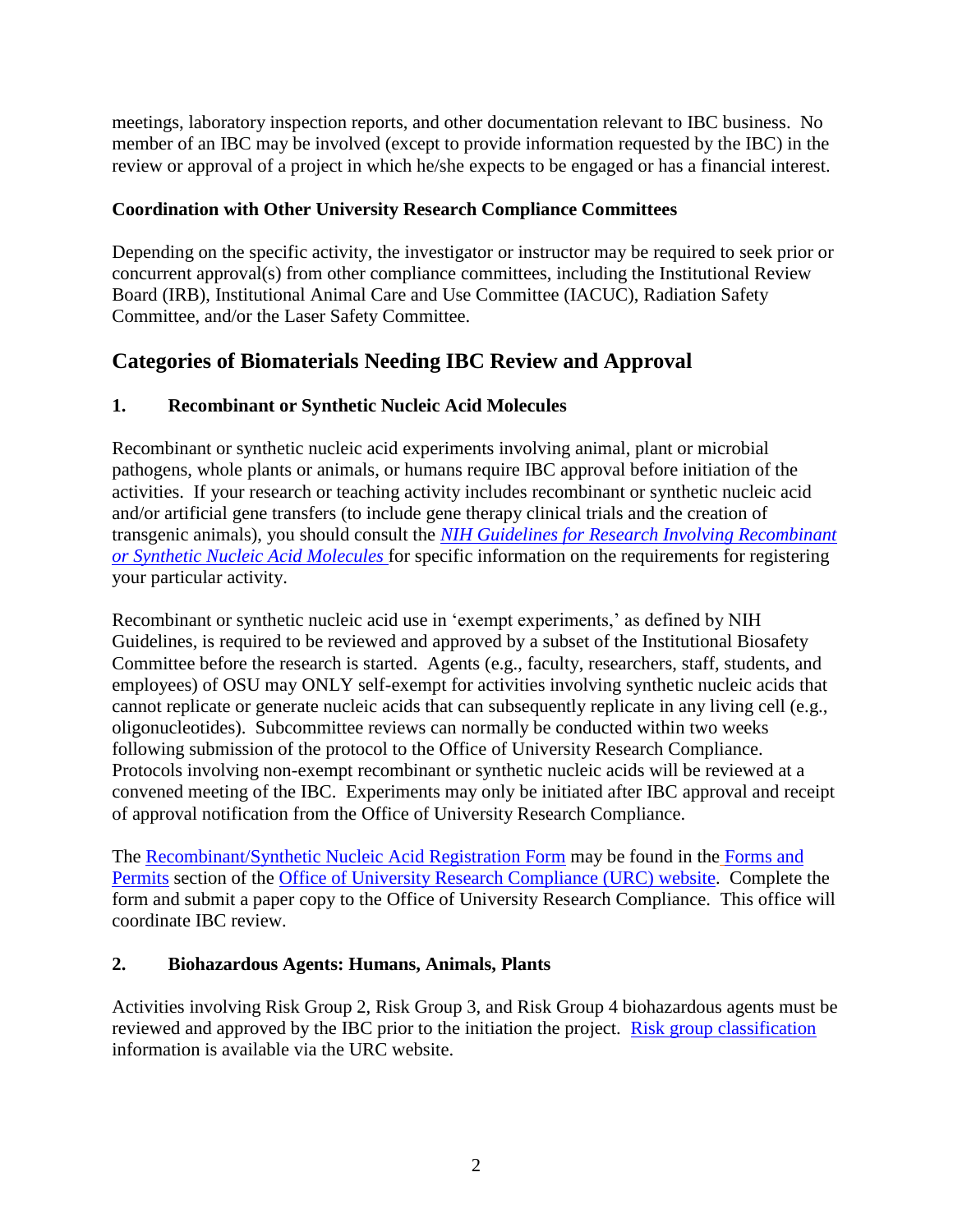A risk group designation is assigned to each biological agent based on the risk of acquiring the disease and the degree of severity from the disease. Regardless of the Risk Group classification the appropriate biosafety level is determined through a risk assessment. The [BMBL](http://www.cdc.gov/biosafety/publications/bmbl5/BMBL.pdf) provides further information regarding the determination of the appropriate biosafety level. Complete the [biological agent protocol registration form](http://compliance.okstate.edu/ibc/forms) and submit it to the Office of University Research Compliance in 223 Scott Hall. This office will coordinate IBC review.

### **3. Toxins**

The use of any biological-derived toxins requires IBC review. Use of select agent toxins, **in any quantity,** must receive prior approval from the IBC before the project is started. Specific procedures are in place for ordering and receiving select toxins of any quantity and for keeping accurate records regarding use and disposal. It is the responsibility of the investigator to ensure that these procedures are understood and followed. Questions should be directed to the Biological Safety Officer (BSO) at 744-3203.

**Toxin quantities, per investigator, not exceeding those limits shown in the following table are exempt from federal select agent registration and regulation. However, labs using or possessing exempt quantities of a select agent toxin must notify the IBC of its use and follow Oklahoma State University procedures.** These procedures include keeping a current inventory of the toxin at all times in an effort to avoid the severe penalties associated with noncompliance with the [Select Agent Final Rule.](http://www.ecfr.gov/cgi-bin/retrieveECFR?gp=&SID=8a4be60456973b5ec6bef5dfeaffd49a&r=PART&n=42y1.0.1.6.61) Additionally, this inventory is subject to review by the BSO at any time to ensure that the total amount of toxin per PI in a laboratory is maintained below the exempt limit at all times.

| <b>HHS Toxins</b>                                        | Amount         |
|----------------------------------------------------------|----------------|
| Abrin                                                    | $100$ mg       |
| Botulinum neurotoxins                                    | $0.5$ mg       |
| Short, paralytic alpha conotoxins                        | $100$ mg       |
| Diacetoxyscirpenol (DAS)                                 | 1000 mg        |
| Ricin                                                    | $100$ mg       |
| Saxitoxin                                                | $100$ mg       |
| Staphylococcal Enterotoxins (Subtypes A, B, C, D, and E) | $5 \text{ mg}$ |
| $T-2$ toxin                                              | $1000$ mg      |
| Tetrodotoxin                                             | $100$ mg       |
|                                                          |                |

The PI should complete the [biological agent protocol registration form](http://compliance.okstate.edu/ibc/forms) and submit it to the Office of University Research Compliance. This office will coordinate IBC review.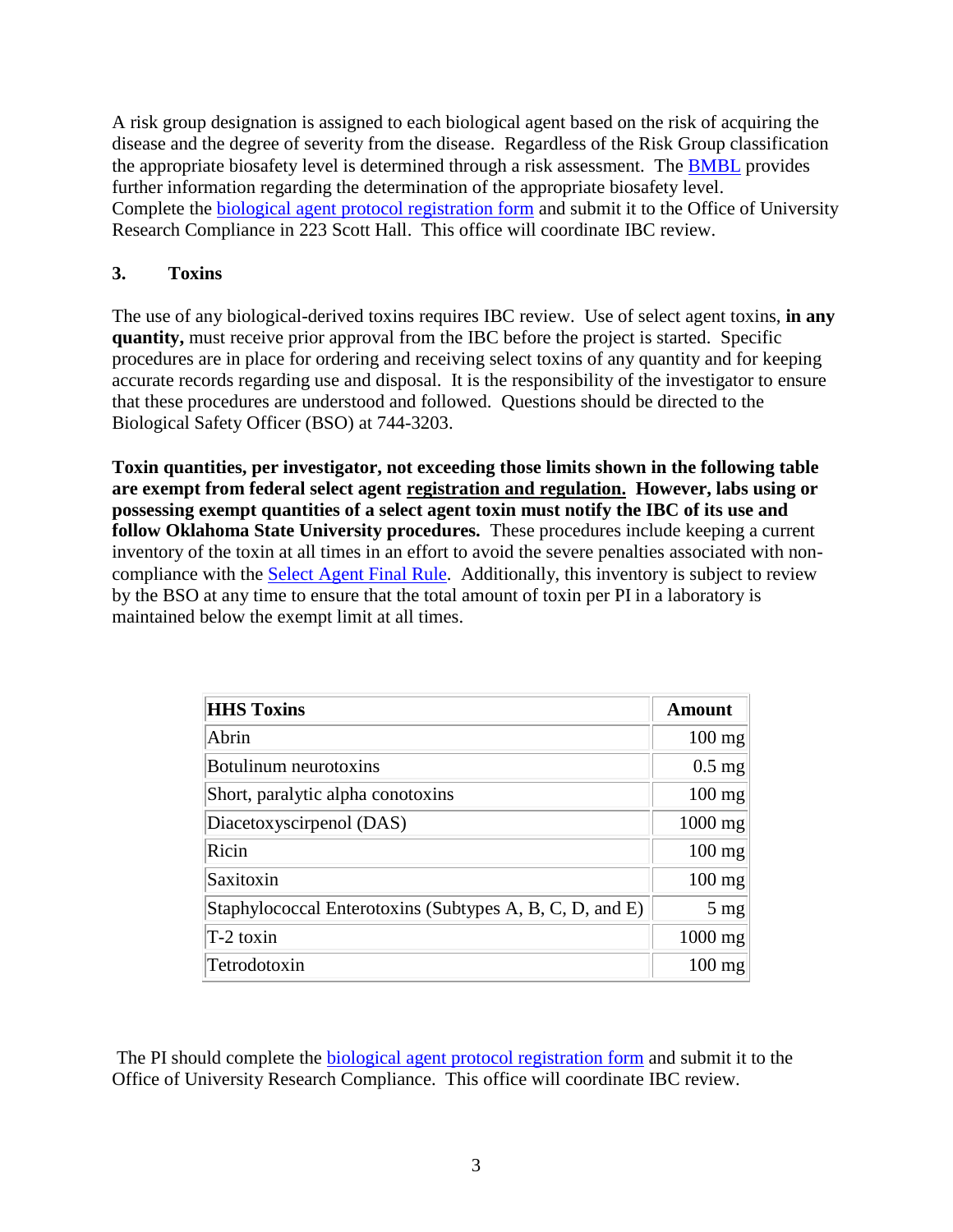### **4. Prions**

All research involving prions must be reviewed by the Institutional Biosafety Committee. Biosafety level of 2 containment should be expected as a minimum requirement from the IBC. Depending on the nature of the research, BSL-3 containment may be required.

There are additional links to resources concerned with prions listed on the [Helpful Links](http://compliance.okstate.edu/ibc/helpful-links) page of the biosafety webpage of the [Office of University Research Compliance](http://compliance.okstate.edu/) website.

The PI should complete the [biological agent protocol registration form](http://compliance.vpr.okstate.edu/IBC/forms.aspx) and submit it to the Office of University Research Compliance. This office will coordinate IBC review.

The University has additional oversight procedures for research involving prions. Investigators should contact the Biological Safety Officer at 744-3203 for more information about IBC approval to conduct this type of research.

### **5. Select Biological Agents and/or Their Toxins**

On June 12, 2002, President George W. Bush signed into law the [Public Health Security and](http://www.ecfr.gov/cgi-bin/retrieveECFR?gp=&SID=8a4be60456973b5ec6bef5dfeaffd49a&r=PART&n=42y1.0.1.6.61)  [Bioterrorism Preparedness Response Act of 2002.](http://www.ecfr.gov/cgi-bin/retrieveECFR?gp=&SID=8a4be60456973b5ec6bef5dfeaffd49a&r=PART&n=42y1.0.1.6.61) The Act (PL 107-188) is designed to improve the ability of the United States to prevent, prepare for, and respond to bioterrorism. The law requires persons possessing biological agents or toxins deemed a threat to public health [\(List of](http://www.selectagents.gov/SelectAgentsandToxinsList.html)  [Select Agents and Toxins\)](http://www.selectagents.gov/SelectAgentsandToxinsList.html) to register with the Centers for Disease Control and Prevention (CDC) or the United States Department of Agriculture (USDA).

[Compliance Requirements for Select Agent Research](http://compliance.okstate.edu/ibc/select-agent-program)

The requirements for institutions and investigators that possess, use, and/or transfer these select agents and toxins are delineated in [Title 42, CFR, Part 73](http://www.ecfr.gov/cgi-bin/retrieveECFR?gp=&SID=8a4be60456973b5ec6bef5dfeaffd49a&r=PART&n=42y1.0.1.6.61) ; [Title 9 CFR, Part 121;](http://www.ecfr.gov/cgi-bin/retrieveECFR?gp=1&SID=b9126e9fba23e3e7933354a1d2630d72&ty=HTML&h=L&n=9y1.0.1.5.58&r=PART) and [Title 7,](http://www.ecfr.gov/cgi-bin/retrieveECFR?gp=1&SID=b9126e9fba23e3e7933354a1d2630d72&ty=HTML&h=L&n=7y5.1.1.1.9&r=PART)  [CFR, Part](http://www.ecfr.gov/cgi-bin/retrieveECFR?gp=1&SID=b9126e9fba23e3e7933354a1d2630d72&ty=HTML&h=L&n=7y5.1.1.1.9&r=PART) 331. Investigators should review these regulations thoroughly prior to seeking registration and approval to conduct research with select agents and/or toxins.. Guidance for meeting these requirements is available via the [Select Agent Program](http://compliance.okstate.edu/ibc/select-agent-program) section of the URC website.

The primary oversight agency for Oklahoma State University is the Centers for Disease Control and Prevention (CDC). Oklahoma State University has approval from the CDC to conduct research using select agents and/or toxins at research facilities in Stillwater. Additional requirements must be followed when shipping and receiving select agents and/or toxins.

All Oklahoma State University personnel working with and/or storing select agents and/or toxins must be included on OSU's Certificate of Registration with the CDC, and must follow all applicable federal regulations and University policies. It is recommended that all investigators interested in conducting research falling into this category consult the federal regulations and the Office of University Research Compliance for guidance.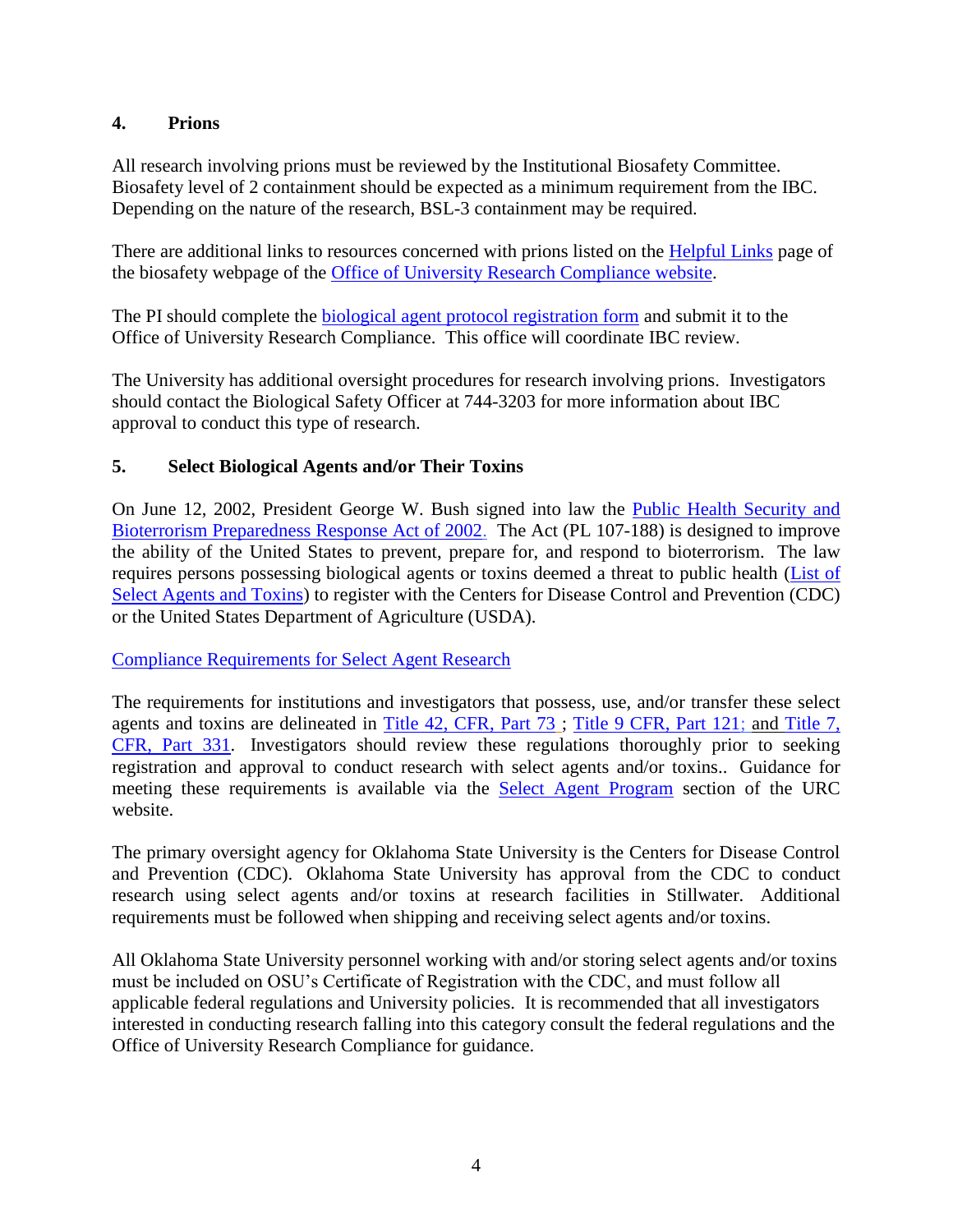#### 6. **Plants**

Activities involving recombinant or synthetic nucleic acid molecule-containing plants, plantassociated microorganisms, and small animals shall be conducted in accordance with Appendix P, Physical and Biological Containment for Recombinant or Synthetic Nucleic Molecules Research Involving Plants, as contained in the latest copy of the *[NIH Guidelines for Research](http://osp.od.nih.gov/office-biotechnology-activities/biosafety/nih-guidelines)  [Involving Recombinant or Synthetic Nucleic Acid](http://osp.od.nih.gov/office-biotechnology-activities/biosafety/nih-guidelines) Molecules.*

Appendix P specifies physical and biological containment conditions and practices suitable to the greenhouse conduct of experiments involving recombinant or synthetic nucleic acid moleculecontaining plants, plant-associated microorganisms, and small animals. Appendix P supersedes standard recombinant or synthetic nucleic acid molecule containment requirements (Appendix G of the NIH Guidelines) when research plants are of a size, number, or have growth requirements that preclude the use of standard laboratory containment conditions.

Plants covered in Appendix P include, but are not limited to, mosses, liverworts, macroscopic algae, and vascular plants including terrestrial corps, forest, and ornamental species. Plantassociated microorganisms include viroids, virusoids, viruses, bacteria, fungi, protozoans, certain small algae, and microorganisms that have a benign or beneficial association with plants, such as certain Rhizobium species and microorganisms known to cause plant diseases. The appendix applies to microorganisms which are modified with the objective of fostering an association with plants. Plant associated small animals include those arthropods that:

- Are in obligate association with plants,
- Are plant pests,
- Are plant pollinators, or
- Transmit plant disease agents.

Other small animals include nematodes for which tests of biological properties necessitate the use of plants. Microorganisms associated with such small animals (e.g., pathogens or symbionts) are included. Researchers handling similar organisms (plants, plant-associated microorganisms, and small animals) for which a USDA, APHIS, U.S. Department of the Interior or U. S. Public Health Service permit is required, must first notify the IBC of its research by filing a [protocol](http://compliance.okstate.edu/ibc/forms)  [application,](http://compliance.okstate.edu/ibc/forms) and submit it to the Office of University Research Compliance. This office will coordinate its review by the IBC.

### **Risk Assessment**

A risk assessment is performed in order to assign the appropriate containment level. The responsibility for assessing the risks associated with the use of biohazardous materials or obtaining an initial assessment lies with the investigator. The assessment helps reduce the risk of handling the materials plus provides protection to lab workers and to the environment.

The risk assessment seeks to determine both the probability of particular risks and the consequences if a risk occurs.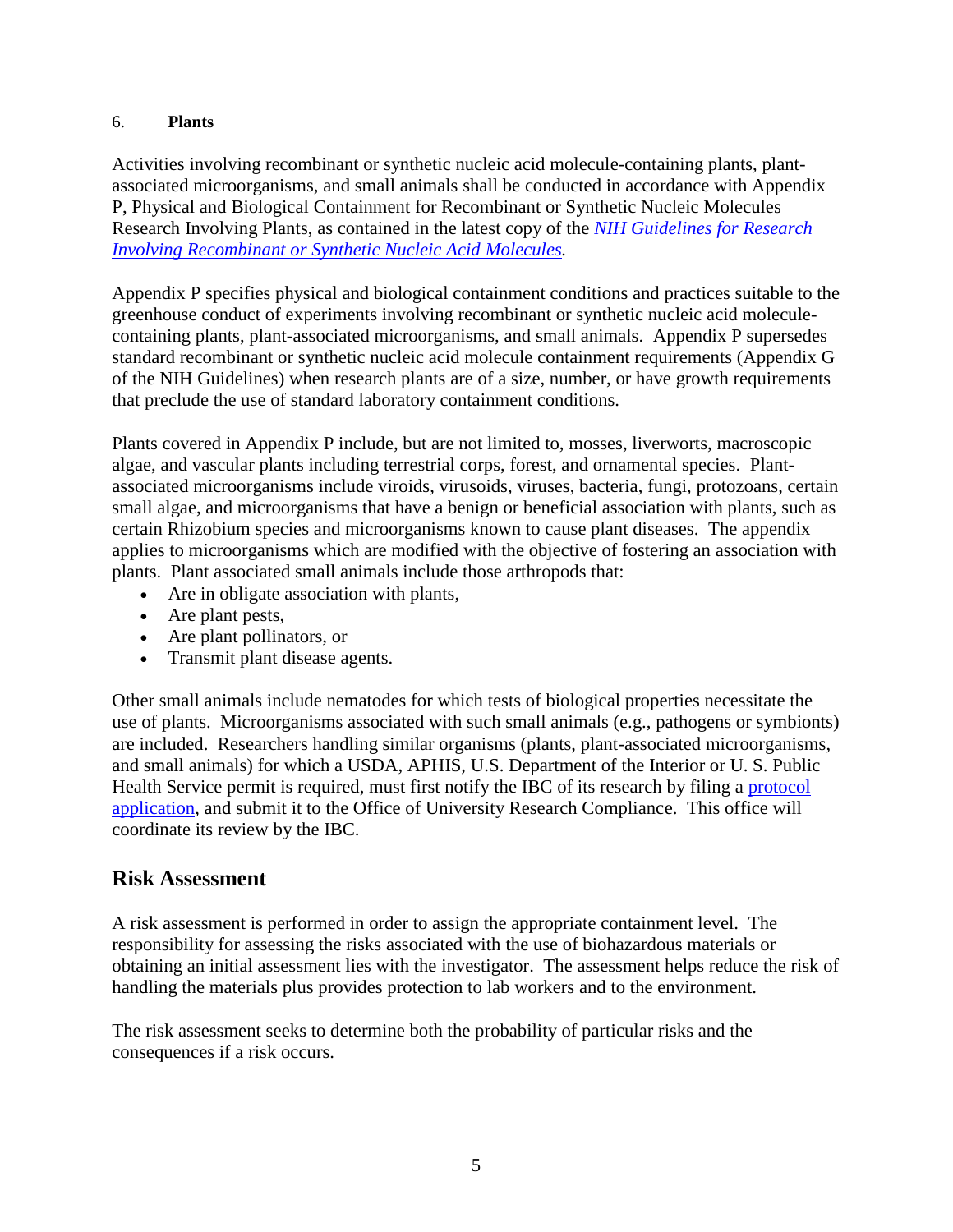The risk assessment is to be performed by the PI before the initiation of each protocol. The Institutional Biosafety Committee (IBC) will confirm during its review that the proposed risk group(s) is appropriate for the proposed protocol. The risk assessment is to be evaluated based on requirements for using recombinant DNA, as well as biological agents and toxins, particularly select agents. The following criteria must be considered when determining risk.

Factors considered in the assessment of risk are:

- Agent Characteristics
	- o Pathogenicity
	- o Transmissibility and mode of transmission
	- o Infectious dose
	- o Environmental stability
	- o Host range
	- o Vectors
	- o Recombinants
	- o Availability of therapeutic treatments
- Personnel
	- o Level of training and experience
	- o Health status
	- o Ability to wear required PPE
	- o Allergies
- Experimental Factors
	- o Aerosol generating activities
	- o Potential for self-innoculation
	- o Concentration and nature of samples
	- o Techniques
	- o Decontamination procedures
	- o Contingency plan
- Environmental
	- o Level of containment available vs. required
	- o Biosecurity
	- o Lab facility conditions
	- o Factors affecting containment (i.e. air flow)
	- o Availability of emergency support (i.e. eye wash, spill kits)
	- o Access by public (i.e. students, visitors)
- Equipment
	- o Maintenance
	- o Decontamination
	- o Training
	- o Standard operating procedures
	- o Location within lab
	- o Equipment specific hazards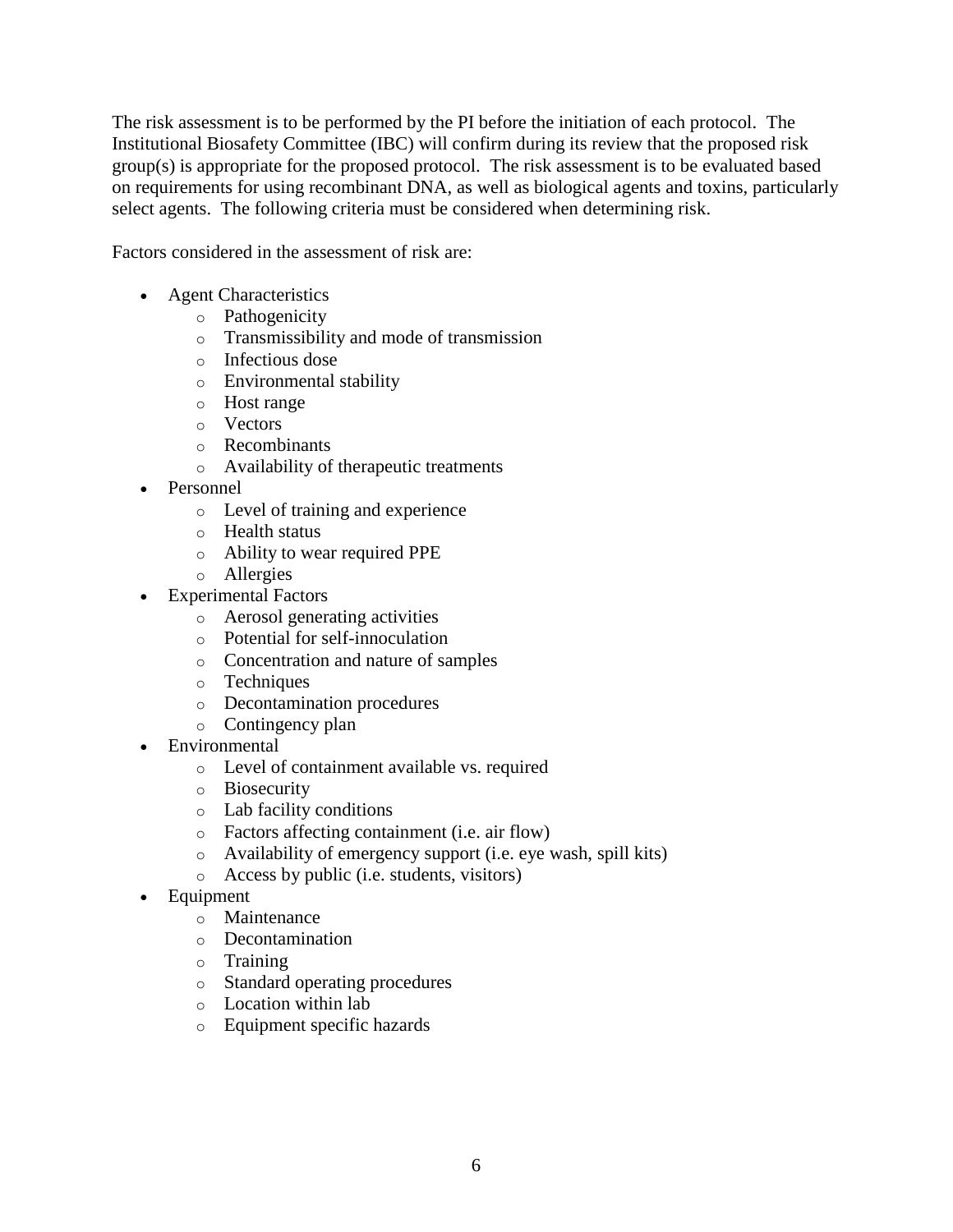### **Laboratory Security**

All laboratories should adopt laboratory security practices to minimize opportunities for unauthorized entry and the unauthorized removal of infectious materials from their facilities. Security requirements for facilities handling infectious agents become more stringent as the risk and biosafety levels increase. Refer to the [Security Plans](http://compliance.okstate.edu/ibc/security-plans) link or contact the Biological Safety Officer at 744-3203 for specific requirements for lab security.

# **Biological Safety Procedures**

Each laboratory should develop or adopt a biosafety or operations manual that identifies the hazards that will or may be encountered, and that specifies practices and procedures designed to minimize or eliminate exposures to these hazards. Personnel should be advised of special hazards and should be required to read and follow the required practices and procedures outlined in the lab specific manuals. The Office of University Research Compliance has organized materials into a user-friendly biological research safety plan that can be utilized as reference along with the IBC Policy. Additionally, investigators are encouraged to consult the CDC's *[Biosafety in Microbiological and Biomedical Laboratories](http://www.cdc.gov/biosafety/publications/bmbl5/BMBL.pdf)* and the *[NIH Guidelines for Research](http://osp.od.nih.gov/office-biotechnology-activities/biosafety/nih-guidelines)  [Involving Recombinant or Synthetic Nucleic Acid](http://osp.od.nih.gov/office-biotechnology-activities/biosafety/nih-guidelines) Molecules* for supplementary guidance. The following is NOT an all inclusive outline of items that can be included in the lab specific manual:

- Contact and Emergency Contact Information
- Lab specific protocols and SOPs
- Copies of the IBC, IRB, IACUC, RSC, and/or LSC protocols
- Laboratory Inspection Reports
- Emergency Plan including response to spills and personnel contamination
- Reference Material
	- o MSDS sheets for specific agents
	- o OSU Biological Research Safety Plan
	- o IBC Policy and SOPs

## **Biosafety Containment Levels**

The term "containment" is used to describe safe methods for managing infectious agents and organisms containing recombinant or synthetic nucleic acid molecules in the laboratory environment. The purpose of containment is to reduce or eliminate exposure of laboratory workers, other persons, and the outside environment to potentially hazardous agents. The elements of containment include laboratory practices, containment equipment, and special laboratory design. The risk assessment of the work to be done with a specific agent will determine the appropriate containment level.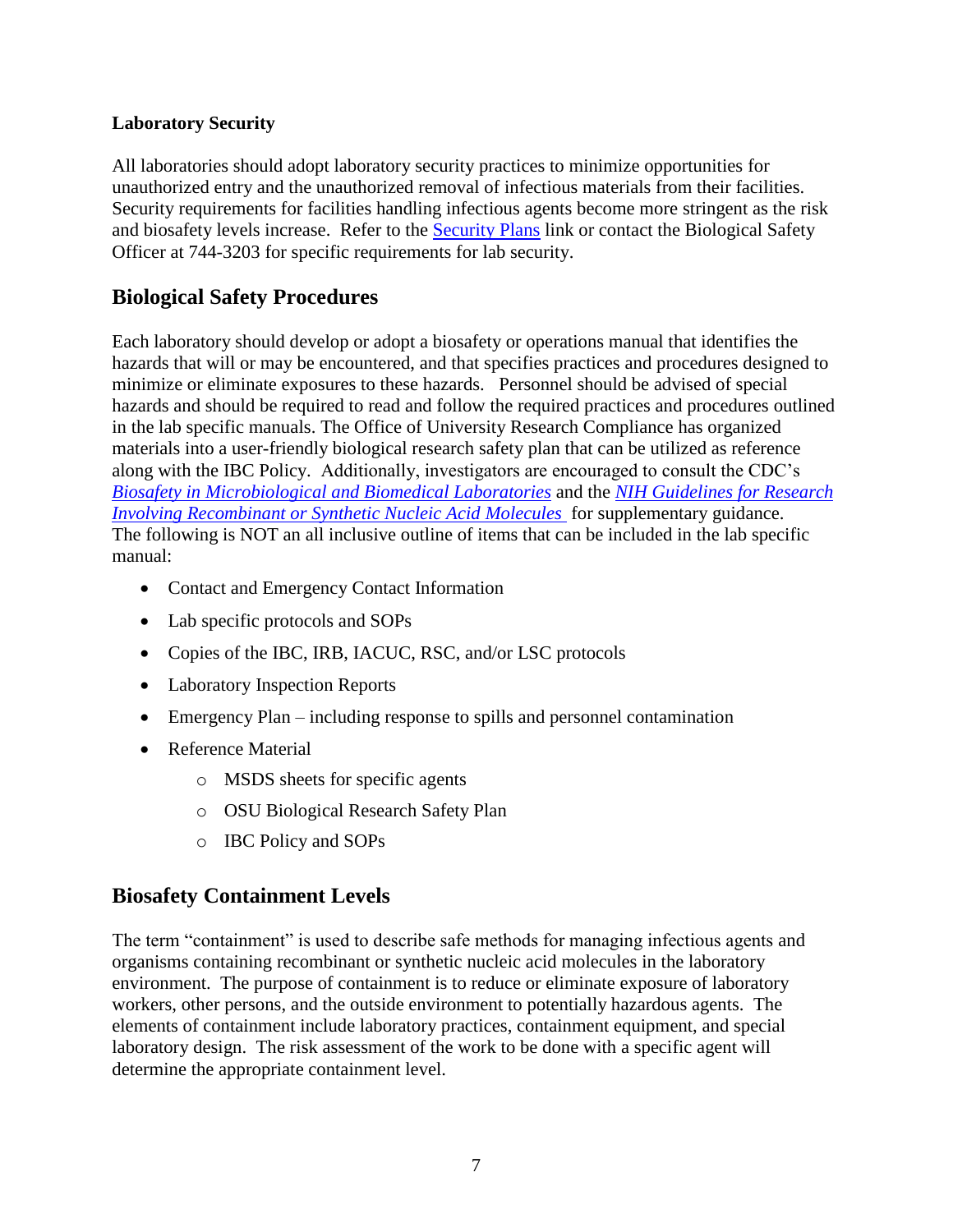*[Biosafety in Microbiological and Biomedical Laboratories \(](http://www.cdc.gov/biosafety/publications/bmbl5/BMBL.pdf)*BMBL) 5 th Edition describes four levels of general containment in Section IV on pages 41-71. Additionally, this same manual provides guidance on Animal Biosafety Containment levels located Section V on pages 72-114. If the research activities involve recombinant DNA, we recommend that you review the guiding principles outlined for containment levels in the [NIH Guidelines.](http://osp.od.nih.gov/office-biotechnology-activities/biosafety/nih-guidelines) General biocontainment levels are outlined in Appendix G, the animal biocontainment levels are outlined in Appendix Q, and the plant biocontainment levels are outlined in Appendix P. OSU does not allow any research to be conducted at a BSL-4 containment level.

## **Protocol Application, Submission and Review Process**

The OSU Office of University Research Compliance (URC) coordinates the Institutional Biosafety Committee's (IBC) review process and maintains all relevant records. The OSU IBC application forms are available electronically and can be downloaded by visiting the [Forms and](http://compliance.okstate.edu/ibc/forms)  [Permits](http://compliance.okstate.edu/ibc/forms) section of the URC website. Incomplete protocol applications will delay the review process. The IBC meets bi-monthly. The biosafety web pages provide the current schedule of [meetings and deadlines](http://compliance.okstate.edu/ibc/ibc-meeting-dates) for protocol submission. The investigator is responsible for having a current lab inspection report. This report is required before a protocol will be approved. The research activity may not begin until approval is granted by the IBC. Biosafety Office staff is available to answer questions regarding the applications.

### **Application Submission**

### **What to Submit:**

The investigator should complete the appropriate Institutional Biosafety Committee IBC protocol application found on the [Forms and Permits](http://compliance.okstate.edu/ibc/forms) link located on the URC website. The application should then be submitted to the Office of University Research Compliance located at 223 Scott Hall. The form can be completed electronically, but a paper copy, complete with signatures and all supporting documentation, is required for processing and IBC review.

- 1. The application **must** include a project summary, the project goals, and procedures. The following supporting documents should also be included:
	- a. safety and security procedures
	- b. description of required training
	- c. an overall risk assessment that includes:
		- i. Identification of all potential hazards, to include such things as excretion by animals, aerosol generation, use of sharps, etc.
		- ii. Discussion of engineering controls, safety procedures and personal protective equipment that will be employed to minimize risk for exposure.
		- iii. Discussion of accidental spill or exposure procedures specific to your project.
	- d. Material Safety Data Sheets (MSDS)

*Note: Remember that federal regulations require that the IBC be composed of persons with a broad diversity of backgrounds. Not all committee members are scientists and*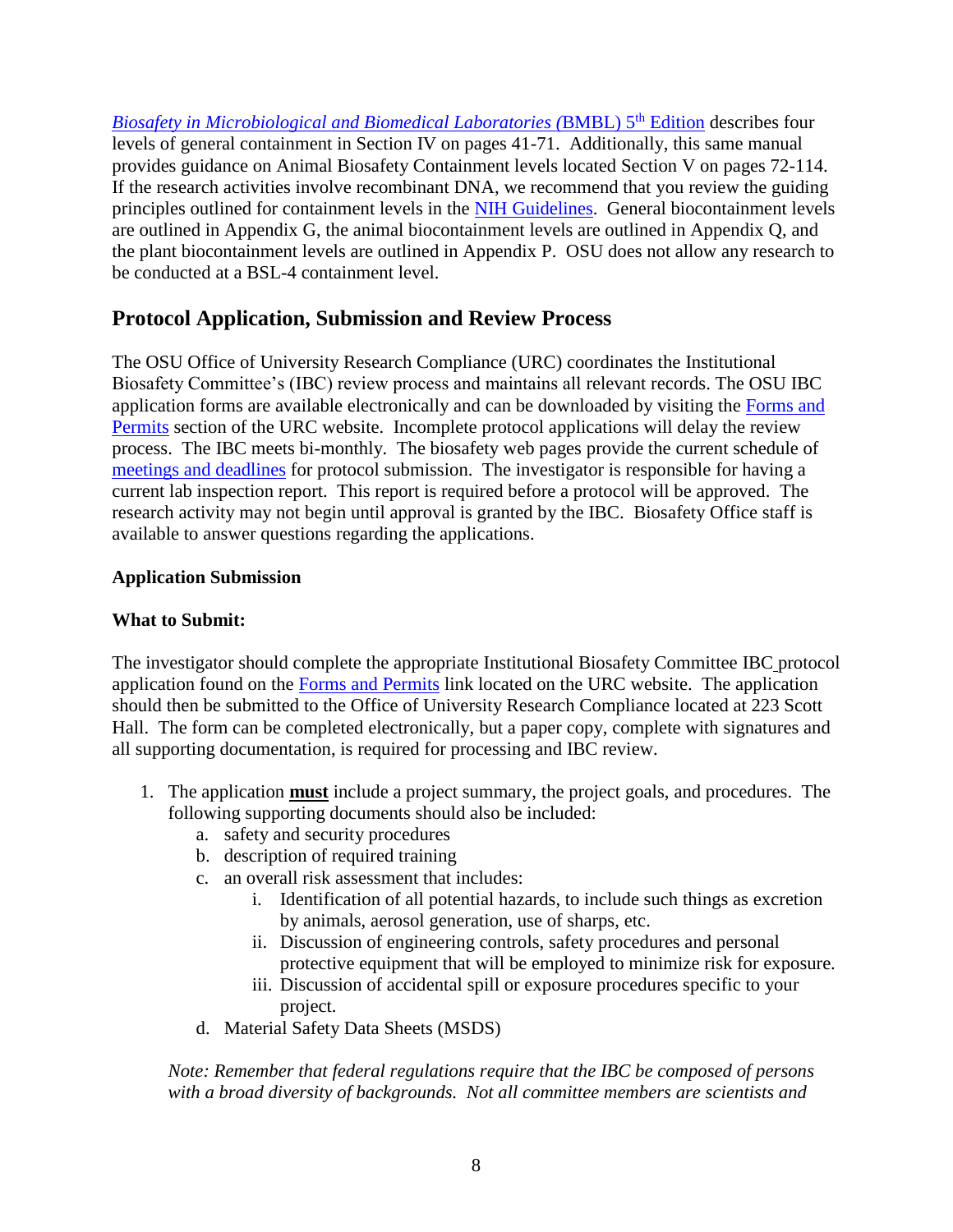*others will not be that knowledgeable about the specific discipline. It is the responsibility of the principal investigator to write the summary in such a way that its technical merit and methodology can be judged by persons with varying disciplinary expertise.*

- 2. The application must have all applicable signatures to be reviewed.
- 3. All project personnel listed on the application must initial by their names acknowledging their responsibilities in this project.
- 4. A copy of the most recent lab inspection should be attached.

## **Application Review**

The IBC will review the protocol to determine if the proposed project is in compliance with appropriate policies and regulations. The review will consist of, but not be limited to:

- An overall assessment of the proposed project to determine if any conditions associated with the project would prohibit initiation of the proposed plan.
- An assessment of the containment levels proposed to ensure that the levels are sufficient for the type of activity being conducted.
- An assessment of the facilities, procedures, practices, and training relative to the proposed level of containment.

Besides reviewing the proposal, a physical inspection will be conducted for laboratories, research or teaching facilities, or farms if the inspection report is not current. Biosafety containment level 1 laboratories will be inspected by the BSO/ABSO as a team and approved for a term of 5 years. Biosafety containment level 2 laboratories will be inspected by the BSO/ABSO as a team or in conjunction with IBC members and approved for a term of 3 years. Biosafety containment level 3 laboratories will be inspected annually by the BSO/ABSO with members of the IBC. It is imperative that the investigator and the lab manager be present to answer questions for an inspection regarding a BSL-3 laboratory. In the inspection of a BSL-1 or BSL-2 laboratory, it is only required that either the investigator or a lab manager be present. The BSO, or designee, will certify in writing the findings to the IBC.

The IBC will meet to discuss the review and vote on accepting or rejecting the proposed research. Rejection may be overturned based on satisfactory completion of identified deficiencies. The IBC results will be conveyed to the investigator. The project may not start until the investigator receives a full or provisional approval letter from the IBC through the Office of University Research Compliance.

### **Types of Review**

Types of review (e.g., full Institutional Biosafety Committee or subset of IBC) depend on the specific project. For example, experiments exempt from *[NIH Guidelines](http://osp.od.nih.gov/office-biotechnology-activities/biosafety/nih-guidelines)* may be reviewed by a subcommittee of the IBC and granted full approval. Other protocols involving Risk Group I or Risk Group 2 organisms may be similarly reviewed by a subset of the IBC. Protocols involving